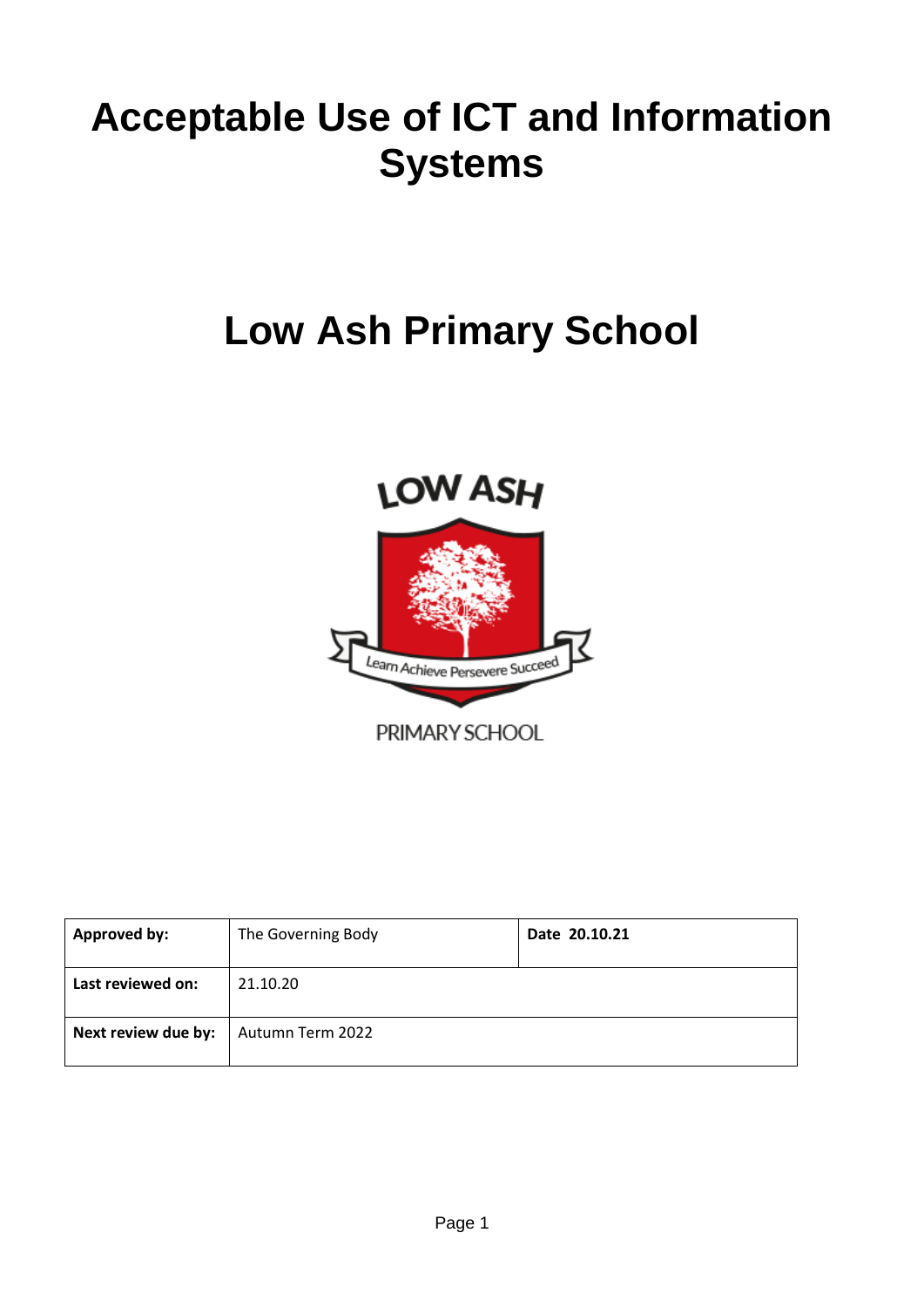# **Contents**

| Rationale for Policy                              | page 3 |
|---------------------------------------------------|--------|
| Agreement                                         | page 3 |
| Use of School Equipment (including passwords)     | page 3 |
| Communication with parents/carers and pupils      | page 4 |
| Use of School Email                               | page 4 |
| Use of Work Internet                              | page 4 |
| Use of Personal Devices to Access School Email    | page 5 |
| Use of Personal Devices to Access School Internet | page 5 |
| <b>Clearing Storage Media</b>                     | page 5 |
| Maternity/ Extended leave                         | page 5 |
| Ownership of School Devices                       | page 5 |
| Appropriate Desktop Images                        | page 5 |
| Use of Memory Sticks                              | page 5 |
| Use of Correct User Accounts                      | page 5 |
| Turning off/ Charging Equipment                   | page 6 |
| <b>Online Assemblies</b>                          | page 6 |
| Use of Home Learning Platforms                    | page 6 |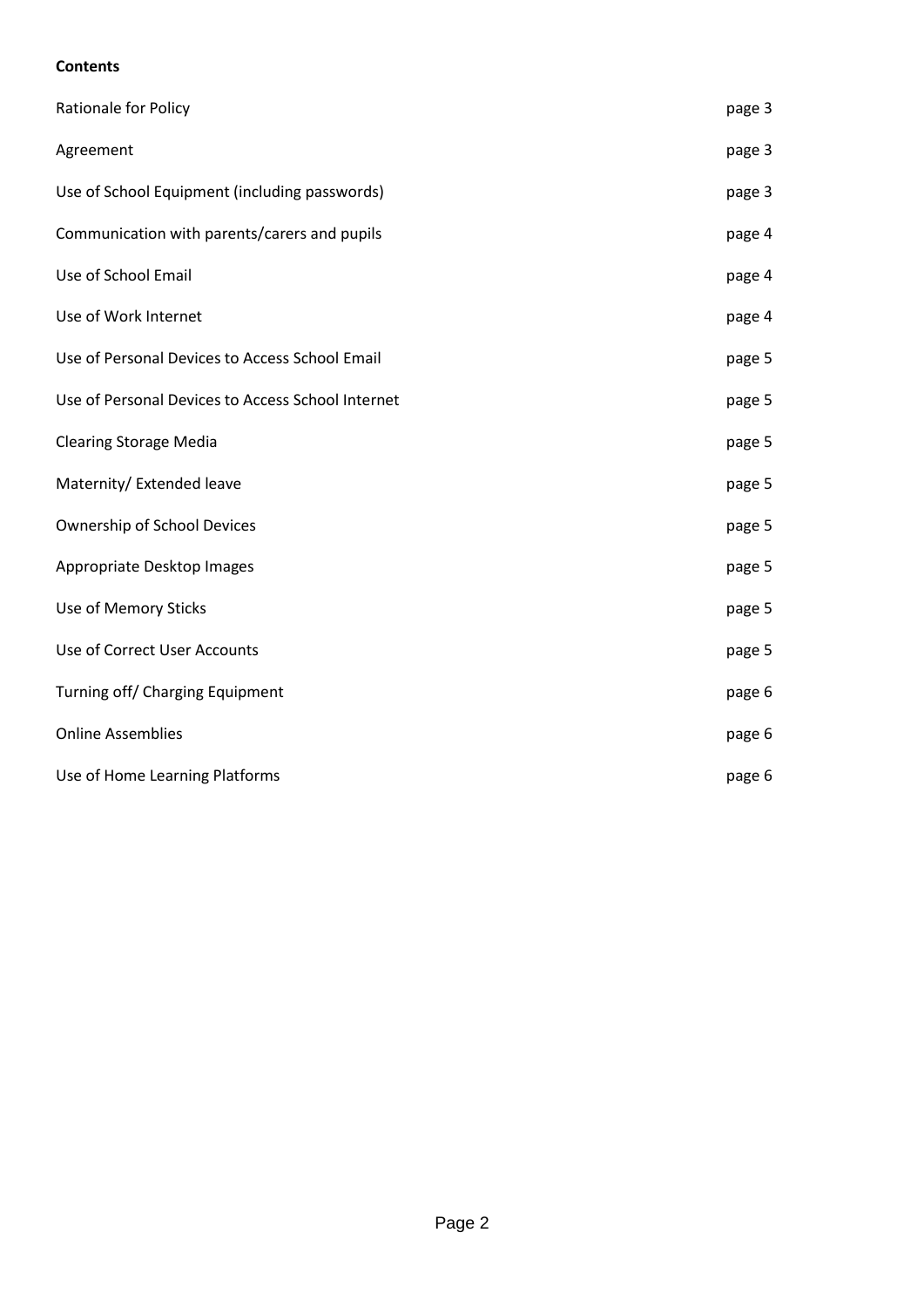## **Rationale for Policy**

As a professional organisation with responsibility for children's safeguarding it is important that all staff take all possible and necessary measures to protect data and information systems from infection, unauthorised access, damage, loss, abuse and theft. All members of staff have a responsibility to use ICT and the school's computer system in a professional, lawful, and ethical manner. To ensure that members of staff are fully aware of their professional responsibilities when using ICT and the school systems, they are asked to read and sign this Acceptable Use Policy.

This is not an exhaustive list and all members of staff are reminded that ICT use should be consistent with the school ethos, other appropriate policies and the Law.

## **What is Online Reputation?**

Your online reputation is the perception, estimation and opinion that is formed when you are encountered online. This could be when someone visits your social networking profile, but could also be when anyone reads a comment you posted on another profile. It could also be when someone sees your online photo albums or an image with you in it, indeed any instance or reference of you that either you posted or someone else did - what your digital footprint says about you.

Your online reputation will be formed through:

- Posts by you
- Posts by others but about you or linked to you
- Posts by others pretending to be you

## **Agreement**

I understand that the term 'Information Systems and ICT' includes networks, data and data storage, online and offline communication technologies and access devices. Examples include mobile phones, digital cameras, email and social media sites.

My use of ICT and information systems will always be compatible with my professional role, whether using school or personal systems. This includes the use of email, text, social media, social networking (see also social media policy), gaming, web publications and any other devices or websites. My use of ICT will not interfere with my work duties and will be in accordance with the school Acceptable Use Policy (AUP) and the Law.

I have read and understood the school e-Safety Online Safety policy which covers the requirements for safe ICT use, including using appropriate devices, safe use of social media websites and the supervision of pupils within the classroom and other working spaces

I will report all incidents of concern regarding children's online safety to the Designated Named Person (Janina Grimshaw, Beth Medhurst, Fiona Meer, Dan Hurst, Louise Robinson or Karen Sunderland Lisa Thompson) and the Online Safety Officer (Tom Handley) as soon as possible. I will report any accidental access, receipt of inappropriate materials, filtering breaches or unsuitable websites to the e-Safety Online Safety Officer.

I will not attempt to bypass any filtering and/or security systems put in place by the school. If I suspect a computer or system has been damaged or affected by a virus or other malware I will report it using the ICT fault logging system and inform the ICT Co-ordinator.

## **Use of School Equipment (including passwords)**

School owned information systems must be used appropriately. I understand that the Computer Misuse Act 1990 (as amended) makes attempting to gain access to other users' data and user accounts without permission a criminal offence.

I understand that any hardware and software provided by my workplace for staff use can only be used by members of staff and for educational use and appropriate personal use in their own time, outside of the school day. To prevent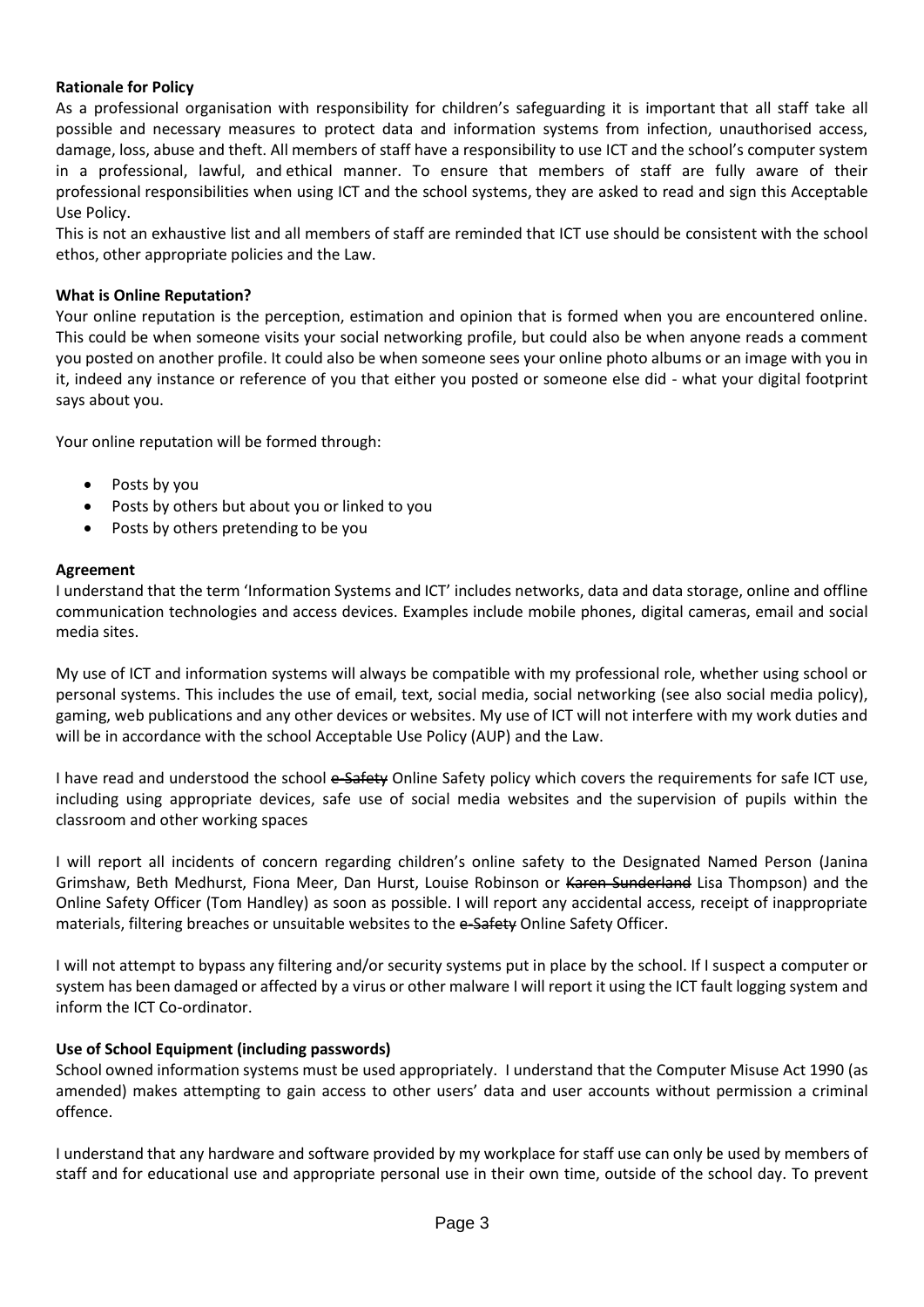unauthorised access to systems or personal data, I will not leave any information system unattended without first logging out or locking my device as appropriate.

I will respect system security and I will not disclose any password or security information. It is strongly advised by Low Ash Primary School that I use a 'strong and secure' password that contains a combination of numbers, letters and symbols amounting to 8 or more characters in total

I will not attempt to install any purchased or downloaded software, including browser toolbars, or hardware without permission from the system manager apart from the machine allocated to myself.

I will not store any personal information on the school computer system that is unrelated to school activities, such as personal photographs, files or financial information.

I will not keep professional documents which contain school-related, sensitive or personal information (including images, files, videos etc.) on any personal devices (such as laptops, digital cameras, mobile phones, memory sticks), unless they are secured and encrypted. I will protect the devices in my care from unapproved access or theft and ensure that they are running a suitable antivirus solution to protect infiltrating the school system.

If I have lost any school related documents or files, then I will report this to the ICT Support Provider/Co-ordinator as soon as possible using the ICT Fault Logging System.

When using any device owned by the school I will ensure that due care and attention is taken to protect it from damage, such as keeping equipment at a safe distance away from potentially damaging items such as liquids/other products. I will also ensure that care is taken when using and storing devices, both when in use and when not, for example, keeping items off the floor, or having cables in such a position that they could be a trip hazard. When transporting school equipment I understand that devices must not be left unattended e.g. in a car overnight.

If any loss or damage to school equipment does occur, either inside or outside the workplace I will report it as soon as possible to the ICT/Computing co-ordinator. Replacement of equipment if damaged when not on school premises may require individuals to assist with excess payments.

# **Communication with parents / carers and pupils**

I will only communicate with parents/ carers using only the following official school systems;

- School Ping.
- Purple Mash.
- Google Classroom.
- School Website

If I was to use an alternative online communication platform- not listed above- I must first seek permission from a member of the school Senior Leadership Team.

I will not engage in any online activity that may compromise my professional responsibilities **(see also social media policy)**

## **Use of School Email**

If another email address has been used to sign up to school related websites this must be changed to the school email address.

My use of School provided email will be related only to work purposes. I will not store any personal information on the school email system that is unrelated to school activities, such as personal photographs, files or financial information.

I will communicate with others in a professional manner. I will not use aggressive or inappropriate language.

When sending personal information regarding pupils, staff or others, I will always encrypt the email with the recognised school password.

When referring to an individual pupil, I will abbreviate his/her name through the use of initials.

Low Ash Primary School strongly advises against the use of my school email to communicate with Parents.

If this is essential, I should not send an email to a parent without ensuring that I have copied a member of the school's Senior Leadership Team into each email (through the use of the CC or BCC bar)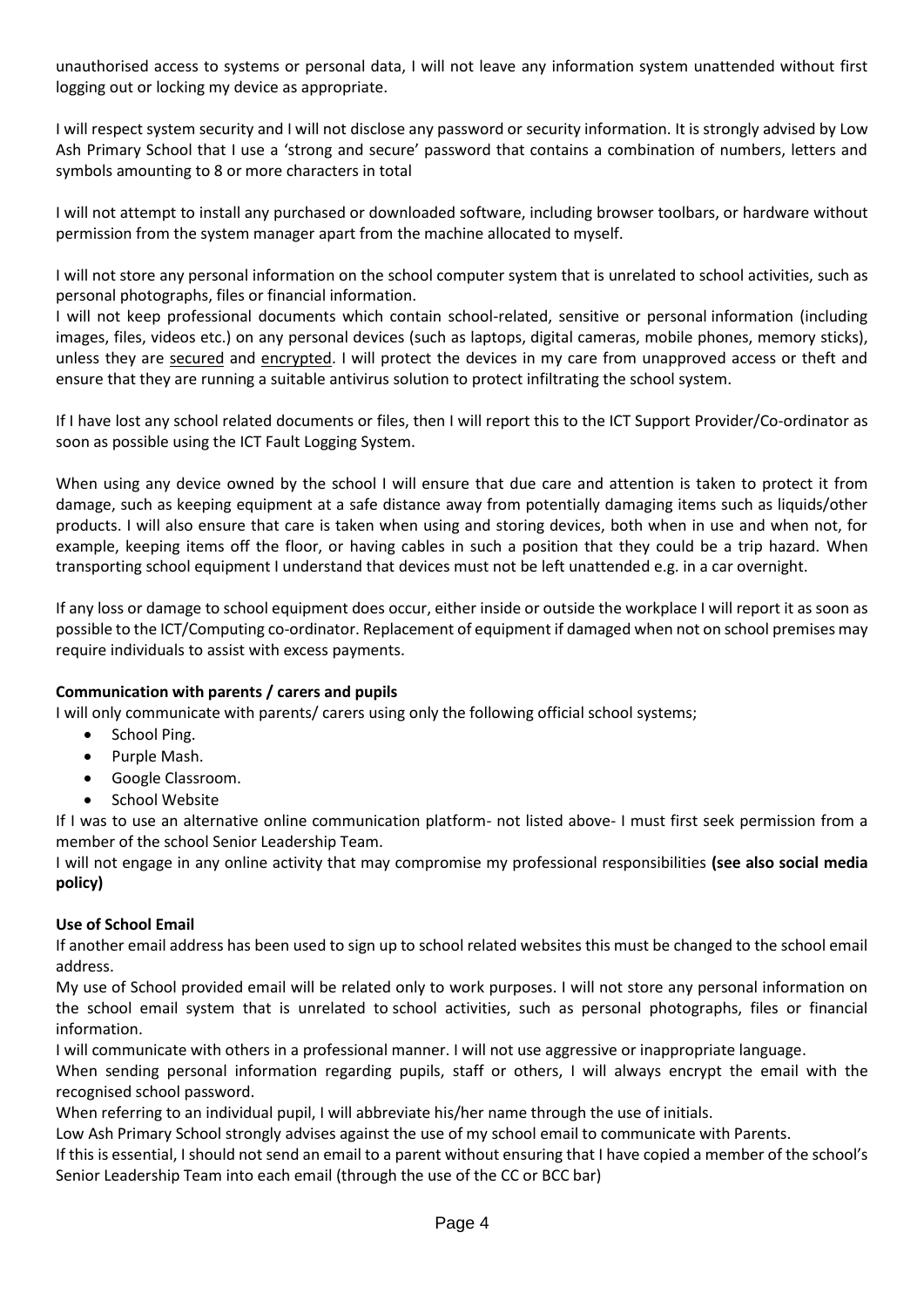## **Use of Work Internet**

I will not create, transmit, display, publish or forward any material that is likely to harass, cause offence, inconvenience or needless anxiety to any other person. Nor will I facilitate anything which could bring my professional role, the school, or the local authority, into disrepute.

I will promote Online Safety with the pupils in my care and will help them to develop a responsible attitude to safety online, system use and to the content they access or create.

If I have any queries or questions regarding safe and professional practise online either in school or off site, I will raise them with the e-Safety Online Safety Leader or the Headteacher (Child Protection Lead).

## **Use of Personal Devices to Access School Email**

When accessing school email, I will ensure that my device is password protected, and will supervise any other user accessing my device.

I will also ensure that I do not use 'auto-complete' forms for accessing the school email system on any machine to prevent unauthorised access.

## **Use of Personal Devices to Access School Internet**

I understand that any device that I own and bring into school to access the internet via the school network (wired or wireless) is therefore subject to the same guidelines of use as a school device, and I accept that any internet use will be subject to both filtering and monitoring.

## **Use of personal Devices to take Photographs or Videos**

I understand that personal devices such as phones, cameras, tablets etc should not be used to take photographs or videos of children either in school or on any school activity.

I understand that each Key Stage has been issued with at least one 'staff iPad' which can be used for the taking of Photographs and/or videos, among other things.

I understand that the 'staff iPad' should not be taken off site, unless for specific purposes and authorised by a member of the school leadership team i.e. school trip.

If I use a personal device to take photographs or videos of children, these should be removed from my device, stored in a secure and safe place on the school network and finally deleted from my device **within 24 hours**.

## **Clearing Storage media**

I will always ensure that once I have finished using a data recording device (such as camera, video camera or Easi-Speak microphone) that I remove the content from this device and copy it to a safe designated place on the school network. I will not copy any data from any school device to a personal device as I understand that this will be a breach of our online safety and Data Protection Policies. I also understand that if I fail to copy the data it will not be available from the device the next time I use it.

## **Maternity/Extended Leave**

I understand that if I am away from school for any extended period of time I may have to return any school equipment to school so that it can be regularly maintained and inventoried at school, and is available for use by other members of staff as required.

## **Ownership of School Devices**

I understand that the ownership of any device provided for my use for school is retained by school, not myself, even if I am allowed to take them home for work purposes. I also understand that any device is subject to being recalled at any time for maintenance and re-distribution if required.

## **Appropriate Desktop Images**

I will ensure that any images displayed on my school devices are suitable for the viewing of all members of the school community and should not display images of family and/or social life.

## **Use of Memory Sticks**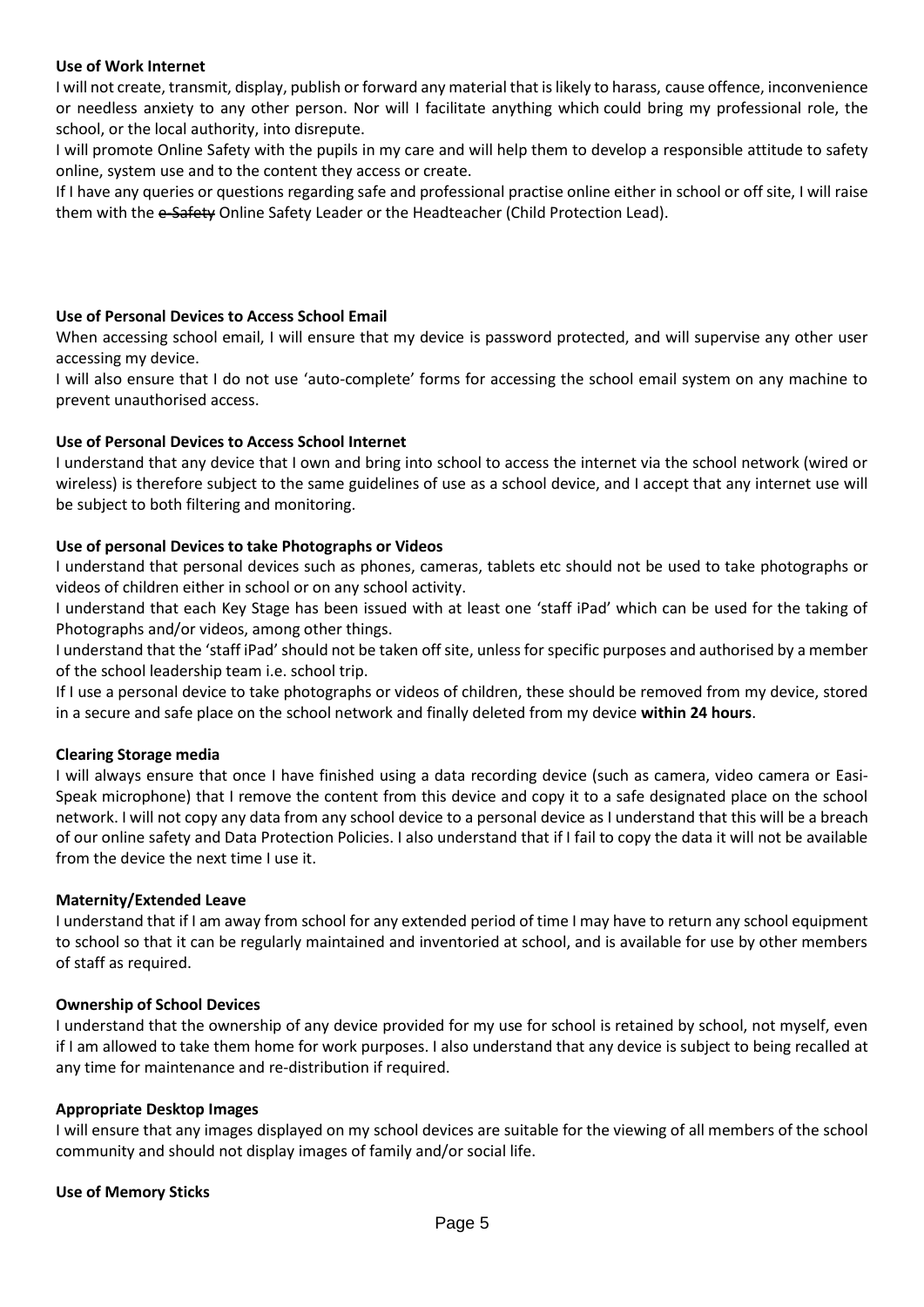I understand that external storage devices are for short term data storage only and that they do not have infinite lifespans. They are therefore unsuitable for the safe retention of any school related data. I also understand that any school data to be stored on external storage devices should be kept solely on encrypted devices, to conform with our school Online Safety and Data Protection Policies.

Any important work/data should be stored in a safe designated place on the school network, and I realise that any data lost from external storage will **not** be backed up by the school system.

I will also ensure that any external storage devices are removed from the laptop when left unattended or before transportation, either around the school, or from school to another location.

# **Use of Correct User Accounts**

I will always use my own login account when accessing the school network. I will ensure any progress or attainment data relating to staff or pupils is saved in the relevant areas of the school's network so it cannot be accessed by others using a different user name.

## **Turning Off/Charging Equipment**

I will ensure that all devices used by myself or pupils in my care will be safely shut down at the end of the day and returned to the approved secure location and set to charge where necessary.

## **Online Assemblies**

When using my school device to host/participate in an Online Assembly (including but not limited to 'whole school assembly' or 'celebration assembly'), I will ensure that I observe correct professional etiquette at all times.

I understand that school may choose to record some online assemblies for use on social media platforms and/or to store safely and securely on the school network.

I should not use my staff google account to host online meetings/gatherings outside of the school setting. I understand that to do so would be to violate the AUP and the Online Safety Policy.

## **Use of Home Learning Platforms**

When communicating with pupils on Purple Mash and/or Google Classroom, I will follow the guidelines set out in the **Online Safety Policy**.

When choosing to deliver a live lesson (through Google Classroom), I understand that I must strictly follow the guidelines set out in the **'Google Classroom Live Lesson Agreement'**.

I understand that any pupils who have not signed the above agreement cannot be allowed to participate in any live lesson in the future i.e. during the event of a COVID-19 lockdown.

Signed ………………………………………………………………Chair of Governors